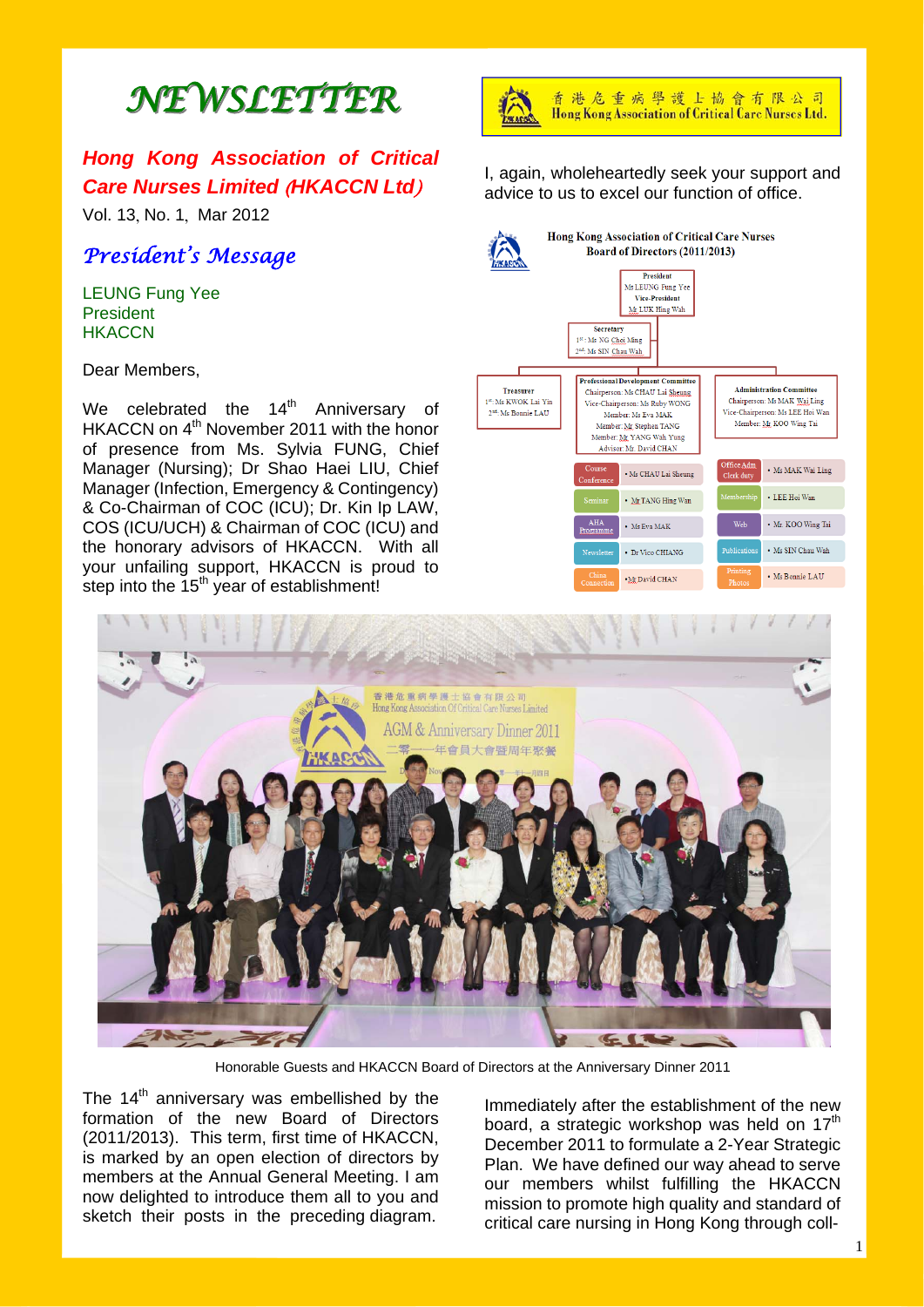aboration with other organizations and networking.



New Board of Directors at the Strategic Workshop

To actualize our plan, our first activity was to receive a group of 25 critical care nurses from Suzhou. They were led by 楊惠花主任 to attend the BLS and ACLS courses organized by our Association. After completion of the course, a professional visit to ICU and A&E department in HK was arranged. Nurses experienced great excitement during the visits. A lot of sharing and learning among nurses between HK and mainland were achieved.



A group of Critical Care Nurses from Suzhou attending the ACLS & BLS courses organized by HKACCN



Nurses from Suzhou participating in the scenario-based training

To expand our horizon, we organized a Guangzhou Hospital Visit on 18 February 2012. With enthusiastic response from members, a group of 20 visited the 廣東省人民醫院 and 中

山大學附屬第一醫院.



Professional visit to 中山大學附屬第一醫院



成守珍主任及 HKACCN 考察團攝於中山醫學院

We were well received by nurse leaders in Guangzhou. We held an open forum with nurses from both HK and Guangzhou to share critical care practices with particular attention in infection control and outcome measurements in ICU. The discussion was fruitful and exploratory. We are looking for some collaborative studies to be done in ICU across the border.

Following the hospital visit, we have visited the Simulation Training Centre and learned a lot



Simulation Training Facilities in 中山醫學院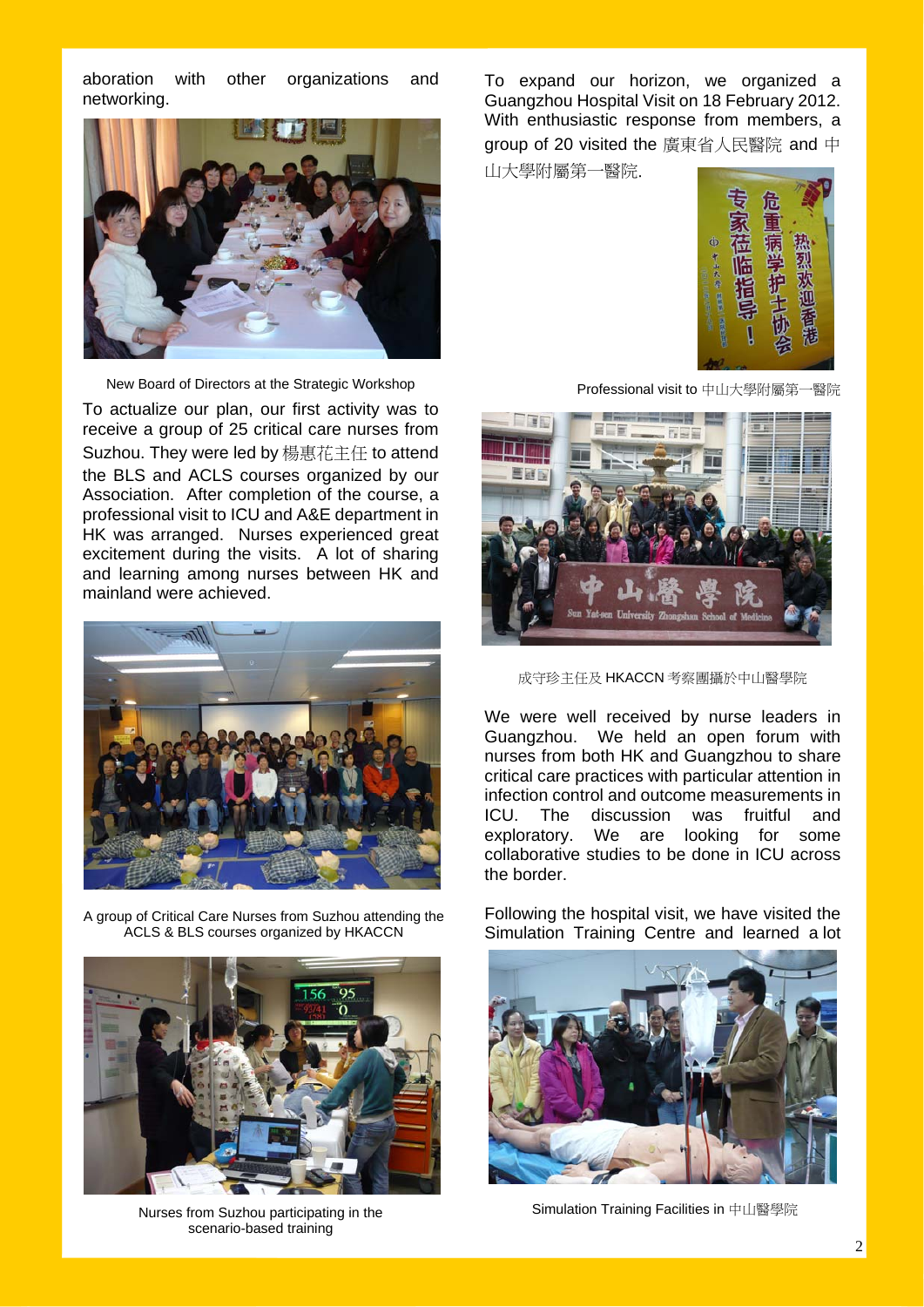from their new mode of training in medical and nursing schools.

As you may be aware that hyperbaric oxygen therapy is becoming a topic of discussion nowadays in our local setting. During the visit, we purposely visited the Hyperbaric Oxygen Medicine in 中山醫學院. The hyperbaric oxygen therapy has been in use for years and it has saved many lives from acute stroke and other critical illness. We all agreed that it was an eye -opening experience for all of us!



Hyperbaric Oxygen Therapy Hyperbaric Oxygen Chamber

Here, I am glad to share with you the HKACCN journey in the past 4 months and I am sure the way ahead is even more exciting and beneficial for the development of critical care nursing in HK. Let's work hand-in-hand to advance our specialty and provide the best care to the critically ill patients. Before the next issue of this newsletter, I would like to invite you for active participation in the  $5<sup>th</sup>$  International Infection Control Conference of which HKACCN is one of the co-organizers. It will be held in August in the Hong Kong Convention Centre. Moreover, HKACCN is invited to join the 上海長征醫院護理部國際危重症護理高峰論

壇. Up to now, a number of our members has agreed to show up and present in this conference (also in August) and your involvement and submission of paper are encouraged. For more details, please kindly visit our website http://www.medicine.org.hk/ hkaccn/ .

# *Message from the Editor*

CHIANG Chung Lim Vico Chief Editor **HKACCN** 

After our last issue of Newsletter in November

2011, I trust that you all enjoyed the festive season of Christmas and New Year(s). We have then returned to our critical care nursing duties in terms of different roles. The HKACCN does not miss this opportunity to wishing you all a very successful and prosperous Year of the Dragon!

For years, we have a serious shortage of nurses and we care for the development of our new nursing graduates for their smooth transition to the professional workforce. It is now not uncommon to see newly graduated registered nurses who enter ICU as their first clinical setting for practice. In this connection, we need to assure that good support is provided to them for their successful learning and adaptation to the critical care nursing field.

There is a growing body of literature about the experience of new graduate nurses transiting to the clinical practice (Doelling, Levesque & Clifford, 2010; Rheaume, Liette & Noelline, 2011; Wolff, Pesut & Regan, 2010). We, of course, do not want to see them separating early or developing burnout (Rudman & Guslavsson, 2011) from the nursing profession. And there is no substantive reason to believe that the early separations or burnouts cannot be prevented. In this issue of the Newsletter, a couple of relatively new nursing colleagues share their experiences of transiting to work as a nurse in the ICU. On the other hand, Miss Eva Mak provides us a clear account of the historical development of therapeutic hypothermia (TH), and she also discusses in details the application and care of critically ill patients under such therapy. I hope you all enjoy reading this new issue of the HKACCN Newsletter and are inspired by the sharing of our new graduate nurses working in the ICU. Your reflection on any support the experienced critical care nurses may offer for the smooth transition of new colleagues is essential and means so much to them, as well as the profession.

#### **Reference**

- Doelling, J., Levesque, M., & Clifford, J. (2010). Transition into nursing: the new graduate nurse experience (recruitment and retention report). *Nursing Management*, *41*(7), p.12-15.
- Rheaume, A., Liette, C., & Noelline, L. (2011). Understanding intention to leave amongst new graduate Canadian nurses: A repeated cross sectional survey. *International Journal of Nursing Studies*, *48*(4), 490-500.
- Rudman, A., & Guslavsson, J. P. (2011). Early-career burnout among new graduate nurses: A prospective observational study of intra-individual change trajectories. *International Journal of Nursing Studies*, *48*(3), 292-306.
- Wolff, A., Pesut, B., & Regan, S. (2010). New graduate nurse practice readiness: perspectives on the context shaping our understanding and expectations. *Nurse Education Today*, *30*(2), 187-191.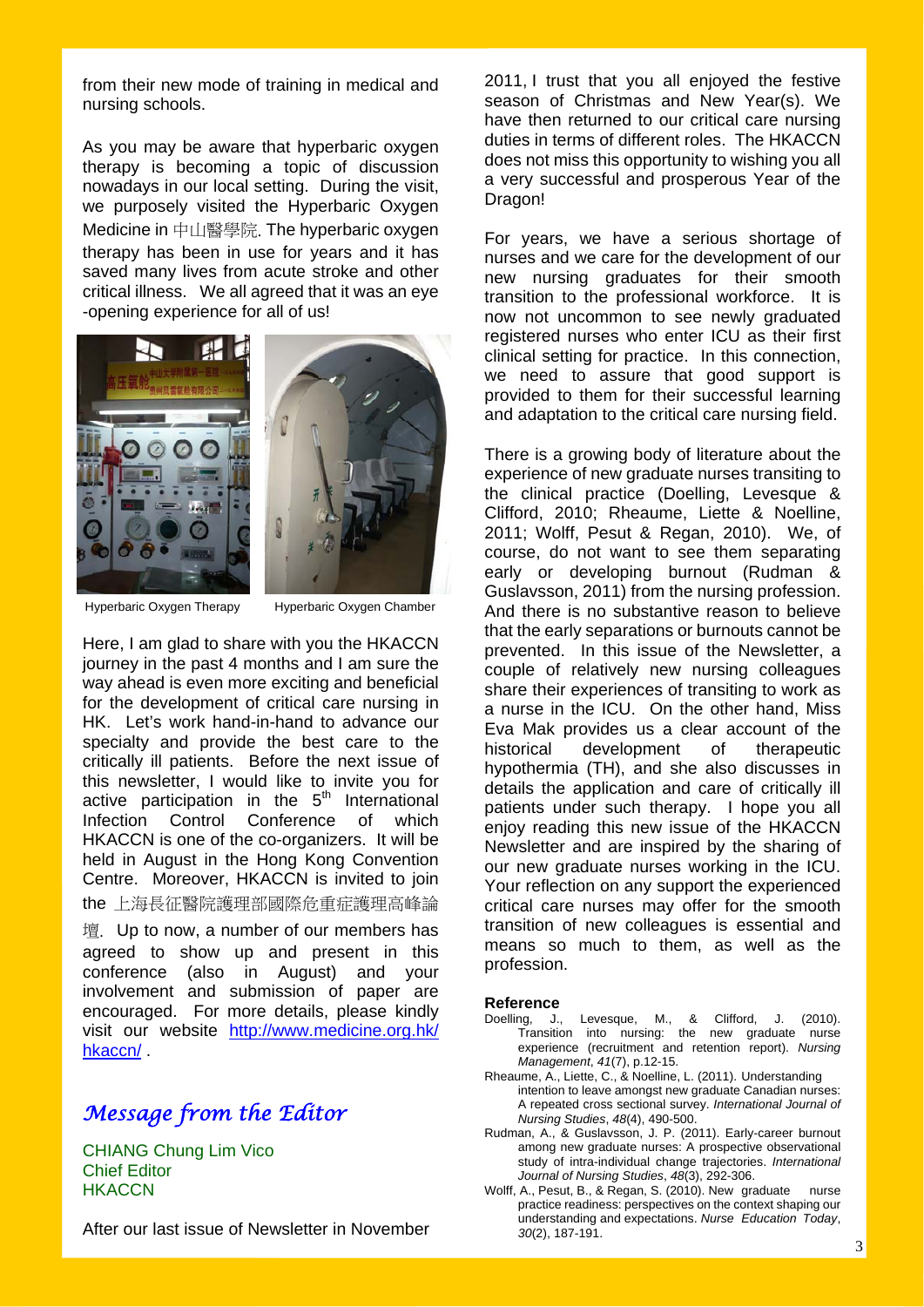# *Post-resuscitation Therapeutic Hypothermia*

MAK Eva RN, ICU Union Hospital

# **Background**

Therapeutic hypothermia (TH) improves oxygen supply to ischemic areas of the brain and decreases intracranial pressure. Also, this technique has shown beneficial effects during procedures in which cerebral blood flow needs to be interrupted, such as cardiac and intracranial surgery. Therapeutic hypothermia was introduced in the 1950s as a protective measure for the brain, and has been used routinely in the operating room in an attempt to provide anesthesia surgery (Bernard & Buist, 2003; Kawamura et al., 2000; Sealy, Brown & Young, 1958). More recently, TH has been used in patients with traumatic brain injury and increased intracranial pressure who are refractory to medical management (Tisherman, 2004). Most recently, evidence found that TH during the first 24 hours after resuscitation from cardiac arrest had a significant effect on survival and neurological recovery (Bernard et al., 2002; HACA, 2002). However, not all ICUs currently take up this practice in Hong Kong.

| 1803           | The Russian method of resuscitation consisted of covering a patient with snow hoping for ROSC (Liss, 1986).                                                                                                                                                                                                                                                                                                                                                                                                     |  |
|----------------|-----------------------------------------------------------------------------------------------------------------------------------------------------------------------------------------------------------------------------------------------------------------------------------------------------------------------------------------------------------------------------------------------------------------------------------------------------------------------------------------------------------------|--|
| 1812           | TH was used by Baron de Larrey during Napoleon's Russian campaign in an effort to preserve injured limbs as<br>well as for its numbing effects during amputation (Modercai et al, 1992).                                                                                                                                                                                                                                                                                                                        |  |
| 1937           | Dr. Temple Fay cooled a female patient to 32°C for 24 hours, in an attempt to prevent cancer cells from further<br>multiplying (Fay, 1940).                                                                                                                                                                                                                                                                                                                                                                     |  |
| 1940           | Smith and Fay (1940) reported the physiologic effects that induced TH caused in a series of cancer patients<br>(Alzaga, Salaza & Varon, 2006).                                                                                                                                                                                                                                                                                                                                                                  |  |
| 1953           | Bigelow and McBirnie (1953) published a study reporting the beneficial effect of TH for the brain and the heart<br>during cardiac surgery.                                                                                                                                                                                                                                                                                                                                                                      |  |
| 1955           | Rosomoff and Gilbert (1955) demonstrated a direct effect between body temperature, and intracranial pressure<br>and brain volume. These early investigators confirmed that TH reduced the cerebral oxygen consumption blood<br>flow, and metabolic rate of a normal dog brain.                                                                                                                                                                                                                                  |  |
| 1959           | Induced TH was widely used by neurosurgeons for head and spinal cord injuries as well as during cardiac<br>surgery (Sealy et al., 1958).                                                                                                                                                                                                                                                                                                                                                                        |  |
| 1959           | Benson and colleagues (1959) described a case series of cardiac arrest victims who had a positive outcome<br>after TH had been used. However, a great number of complications were also noted, including cardiac irritability<br>and ventricular fibrillation (VF) with deep hypothermia (<30 $^{\circ}$ C). Therefore, the technique was essentially<br>abandoned.                                                                                                                                             |  |
| $1960 - 1990s$ | The use of TH decreased because of its potential for complications.                                                                                                                                                                                                                                                                                                                                                                                                                                             |  |
| 1996           | Animal models revealed that induced TH improved neurologic outcome and survival after cardiac arrest. The<br>positive data supporting the benefits of TH once again attracted research in this area (Marion et al., 1996).                                                                                                                                                                                                                                                                                      |  |
| 1997           | Bernard, Jones & Horne (1997) studied, with a historical control group, and reported a beneficial effect on<br>outcome from use of therapeutic hypothermia in comatose survivors of out-of-hospital cardiac arrest associated<br>with any arrest rhythm.                                                                                                                                                                                                                                                        |  |
| $2000 - 2010$  | Over the past decade, there have been numerous studies focusing upon the use of hypothermia following<br>cardiac arrest.                                                                                                                                                                                                                                                                                                                                                                                        |  |
|                | The two landmark studies were published in The New England Journal of Medicine in 2002 (Bernard et al.<br>2002; HACA, 2002): One good randomized trial and a pseudo randomized trial reported improved neuro-<br>logically intact survival to hospital discharge when comatose patients with out-of-hospital ventricular fibrilla-<br>tion (VF) cardiac arrest were cooled to $32^{\circ}$ C to $34^{\circ}$ C for 12 or 24 hours beginning minutes to hours after<br>ROSC (return of spontaneous circulation). |  |
|                | Additional studies with historical control groups show improved neurological outcome after therapeutic<br>hypothermia for comatose survivors of VF cardiac arrest (Belliard et al., 2007; Castrejon et al., 2009).                                                                                                                                                                                                                                                                                              |  |
|                | Four studies with historical control groups (Don et al., 2009; Busch et al., 2006; Oddo et al., 2006; Storm et<br>al., 2008) reported a beneficial effect on outcome from use of therapeutic hypothermia in comatose survivors<br>of out-of-hospital cardiac arrest associated with any arrest rhythm.                                                                                                                                                                                                          |  |
| 2010           | AHA guidelines recommend the use of therapeutic hypothermia in all comatose survivors of cardiac arrest<br>(Peberdy et al., 2010). Comatose is defined by the AHA as a lack of meaningful response to verbal commands.                                                                                                                                                                                                                                                                                          |  |

### **History of Therapeutic Hypothermia**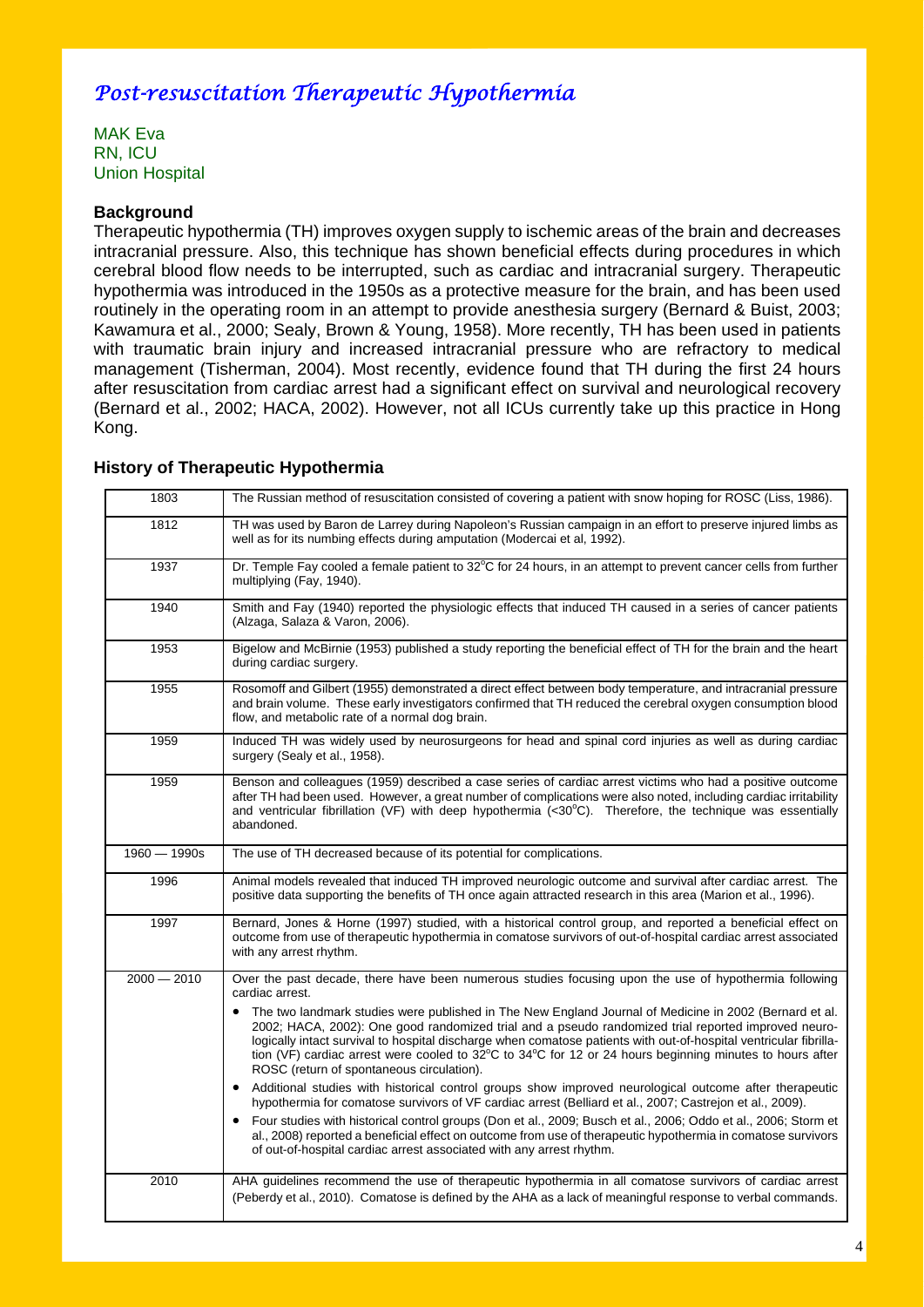### **Nursing Care and Intervention**

There are several physiologic effects from TH and a summary of the physiologic effects of TH is listed in Box 1. Throughout the preparation, induction, maintenance and re-warming phases of TH, correlated nursing care and intervention should be considered and performed as follows.

### 1. Preparation for cooling

Before initiating cooling, nurse should ensure arterial and central venous catheters are inserted because once the patient is cooled it is difficult to place arterial or central venous catheters. Furthermore, baseline vital sign, laboratory result and skin integrity assessment should be evaluated.

# 2. Monitor core temperature

Nurse should continuously monitor the patient's core temperature. Monitoring axillary, oral or tympanic temperatures is not adequate in the patient in whom therapeutic hypothermia is being induced (Peberdy et al., 2010). Clinicians should continuously monitor the patient's core temperature using an esophageal thermometer, bladder catheter in non-anuric patients, or pulmonary artery catheter if one is placed for other indications (Bernard, et al., 2002; HACA, 2002). However, a rectal thermometer may be used if no other option for core temperature monitoring is available.

# 3. Cooling methods

There are external cooling technique and internal cooling technique for inducing hypothermia (Box 2) but no single method has proved to be optimal (Peberdy et al., 2010). The advantages of external cooling technique are simple, non-invasive, and easy to initiate but it takes longer to achieve the target body temperature and high incidence of shivering. On the other hands, internal cooling technique is relatively fast to induce cooling, stable for maintenance and less shivering for the patients. However, it requires invasive procedure skilled personnel for catheter placement and the possible adverse effects are risk of infection and high cost.

### 4. Induction and maintenance phase

The goal is to decrease the patient's body temperature to 32-34°C as quickly as possible and maintain for 24 hours. Patient receiving post cardiac arrest therapeutic hypothermia should be cooled as soon as possible. Data from the two landmark studies (Bernard, et al., 2002; HACA, 2002) suggested that the window

for therapeutic hypothermia is between 2 and 8 hours following ROSC. Patient should be cooled to a target temperature between 32- 34°C (Bernard, et al., 2002; HACA, 2002; Peberdy, 2010). Although the ideal temperature is not clear, a temperature less than 32°C may result in greater risk of complications without a clear morbidity or mortality benefit.

Once patients achieve the target temperature of 32-34°C, the second phase (maintenance phase) of hypothermic therapy begins. The optimal duration of the maintenance phase of therapeutic hypothermia is unknown. Based on AHA guideline and the two landmark studies recommend that the duration of therapy should be between 12 and 24 hours (Bernard, et al., 2002; HACA, 2002; Peberdy, 2010). The effect of a longer duration of cooling on outcome has not been studied in adults, but hypothermia for up to 72 hours was used safely in newborns (Gluckman et al., 2005; Shankaran, 2005).

Ongoing neurological examination, pain assessment and level of sedation/ agitation should be performed. Patient shivering can be problematic when attempting to reach goal temperature and should be treated aggressively. Sedation and neuromuscular agents can be used to prevent shivering. If the patient continues to shiver despite aggressive sedation and analgesia, neuromuscular blockade may be necessary in intermittent bolus doses (Peberdy et al., 2010). However, hypothermia can reduce medication clearance, which is especially important when using neuromuscular agents and sedatives. Hypothermia can reduce the clearance of these agents by as much as 30% (Polderman, 2009).

It is important to continue monitoring oxygenation, ventilation and hemodynamic optimization. Patient should remain on continuous cardiac monitoring, pulse oximetry and end-tidal carbon dioxide with the goals of maintaining  $S_PO2$  greater than 94%, MAP greater than 65mmHg, and PetCO2 of 35 to 40mmHg.

Cooling has significant effects on the kidneys and can induce diuresis, resulting in hypovolaemia and electrolyte abnormalities such as hypophosphatemia, hypokalemia, hypomagnesemia and hypocalcemia (Polderman, 2009). Therefore, urine output and electrolyte levels should be monitored frequently and aggressive IV fluid repletion and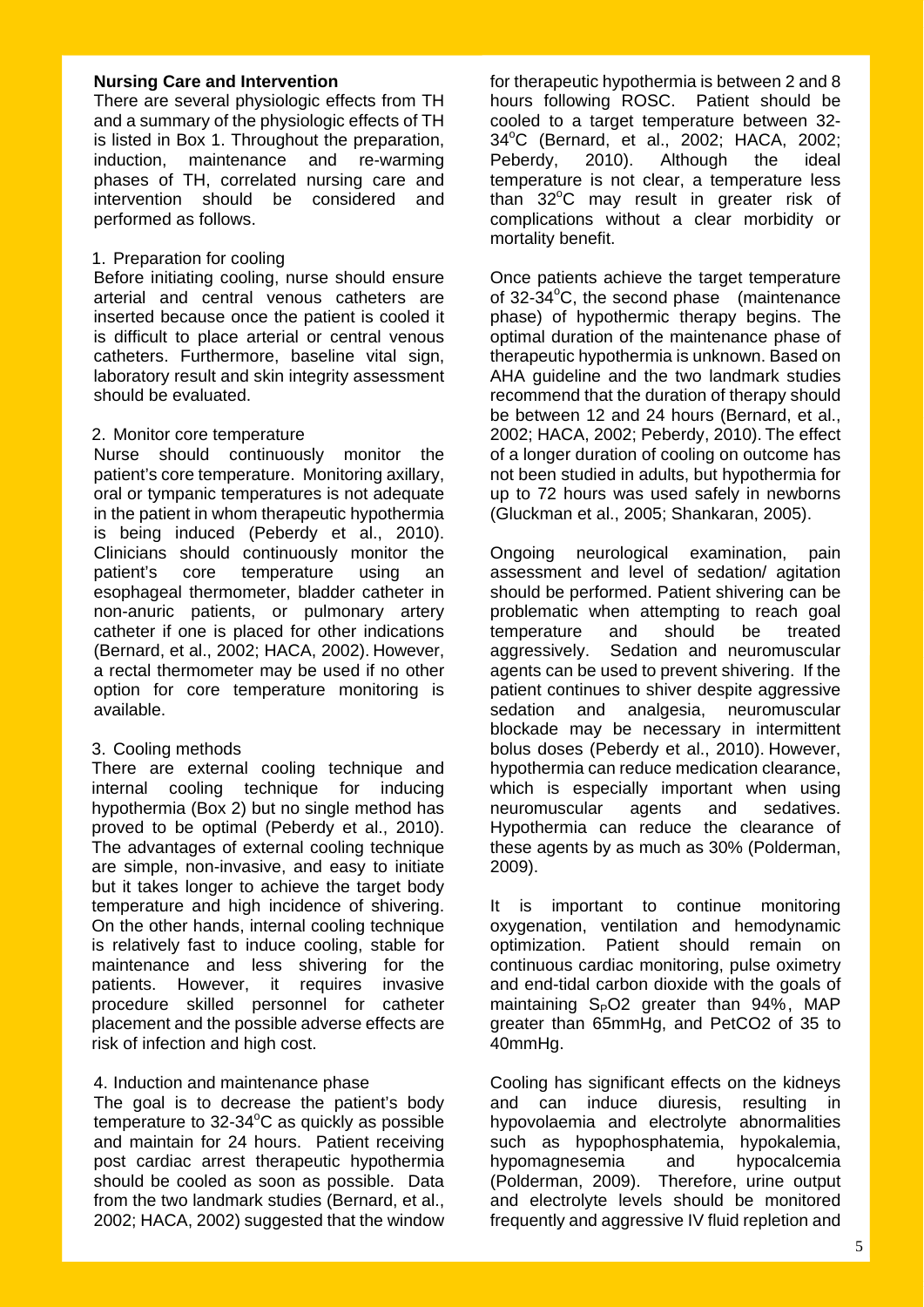electrolyte replacement may be required as the prescribed order.

It has been recommended that enteral feedings may be delayed as gut motility is impaired during hypothermia (Bernard & Buist, 2003). Nevertheless, intensive glucose control may be required and more frequent monitoring while cooling because hypothermia can induce insulin resistance and decreased insulin secretion (Polderman, 2009).

Cooling may interfere with the clotting cascade and prolong bleeding times (Polderman, 2009). Abnormal bleeding and coagulation parameters such as prothrombin time, activated partial thromboplastin time and platelets should be monitored. Furthermore, there is an increased incidence of neutropenia and susceptibility for infections, particularly in patients with pneumonia that has been associated with the use of TH (Bernard & Buist, 2003; Zeriner et al., 2000). VAP bundle can be used to prevent ventilator associated pneumonia. Since induced hypothermia may mask an underlying infectious process, surveillance blood cultures may be sent as prescribed order.

Last but not least, skin integrity may be compromised due to vasoconstriction from cooling and must be monitored frequently. Appropriate interventions should be preformed to prevent skin breakdown.

### 5. Re-warming phase

 Following 12 to 24 hours of hypothermia, patients should be rewarmed. Current guidelines recommend rewarming patient at a rate of  $0.25 - 0.5^{\circ}$ C/ hr (Neumar et al., 2008). Re-warming too rapidly can cause vasodilatation, hypotension, and rapid electrolyte shifts. The goals are normothermia and avoid hyperthermia. Ongoing vital sign should be monitored. Since  $K^+$  shifts to extra cellular compartment during re-warming, all K<sup>+</sup> containing fluids should be eased during such process. However, hypokalemia and other abnormal electrolyte levels should always be corrected to the normal ranges. Serum glucose levels should be closely monitored as insulin resistance resolves, increased risk for hypoglycemia.

6. Provide patient and family education and emotional support

The purpose of hypothermia and the need for pharmacologic paralysis should be explained to patient's family. Furthermore, pastoral care support may be offered to the family and patient if necessary. Communication between the family and the physician should be one of the care objectives to facilitate by the critical care nurses.

### **Conclusion**

With the current evidence, hypothermia therapy should be considered as the standard of care for post-cardiac arrest patients irrespective of their initial cardiac rhythms as recommended by the guideline. The successful application of hypothermia requires the use of strict protocols, vigilance and close attention to the prevention of side effects.

**Reference** (available upon request)

| Box 1                              |                                                                                                                                                   |  |  |  |
|------------------------------------|---------------------------------------------------------------------------------------------------------------------------------------------------|--|--|--|
| CNS                                | Induced<br>hypothermia<br>allows<br>cells to endure anoxic no-flow<br>state                                                                       |  |  |  |
|                                    | Each 1°C decrease in tempera-<br>ture the cerebral metabolic rate<br>decreases by 6-7%                                                            |  |  |  |
|                                    | Improves oxygenation to areas<br>of ischemic brain & decreases<br>intracranial pressure                                                           |  |  |  |
|                                    | Decreases<br>concentration<br>οf<br>excitatory amino acids & lactate<br>during ischemia & reperfusion<br>injury                                   |  |  |  |
| $\overline{\text{CVS}}$            | Decrease heart<br>rate<br>and in-<br>crease in the systemic vascular<br>resistance                                                                |  |  |  |
|                                    | Maintains the stroke volume<br>and the mean arterial pressure<br>Arrhythmia, more common with<br>moderate to severe hypother-<br>mia              |  |  |  |
| Respiratory<br>system              | Decrease the minute ventilation<br>in response to decrease meta-<br>bolic rate and maintain PCO <sub>2</sub>                                      |  |  |  |
| Renal<br>system                    | renal blood flow<br>Increase in<br>accounts for the increase diure-<br>sis                                                                        |  |  |  |
|                                    | Increase uptake of potassium<br>inside the cells, leading to hy-<br>pokalemia<br>Decreases phosphate concen-<br>trations                          |  |  |  |
| Gastrointestinal<br>system         | · Delay enteral feeding is recom-<br>mended as gut motility is im-<br>paired during hypothermia<br>Hyperglycemia from decrease<br>insulin release |  |  |  |
| Hematologic<br>system<br><b>OG</b> | Increase incidence of neutro-<br>penia and susceptibility for in-<br>fection<br>Decrease platelet numbers and<br>function<br>Prolongs clotting    |  |  |  |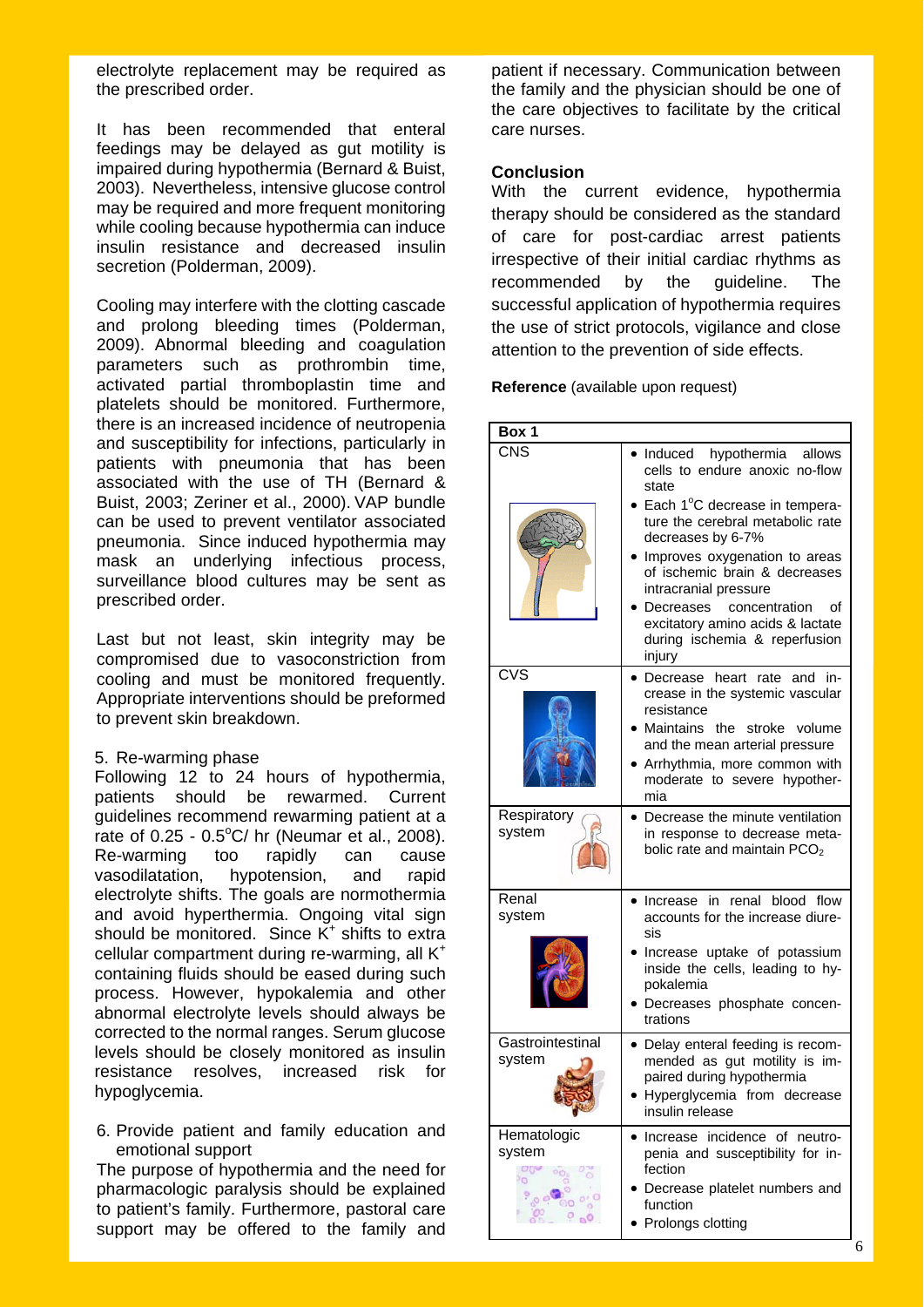| External cooling<br>Internal cooling<br>techniques<br>techniques<br>1. Large volume, ice-cold<br>1. Caps or helmets<br>2. Cooling mattress &<br>intravenous fluid<br>blanket<br>2. Intravascular heat ex-<br>3. Ice packs<br>change device<br>4. Cold water immersion<br>3. Peritoneal or gastric<br>lavage<br>4. Extracorporeal cooling<br>(cardiopulmonary by-<br>pass, hemodialysis) | Box 2 |  |  |  |
|-----------------------------------------------------------------------------------------------------------------------------------------------------------------------------------------------------------------------------------------------------------------------------------------------------------------------------------------------------------------------------------------|-------|--|--|--|
|                                                                                                                                                                                                                                                                                                                                                                                         |       |  |  |  |
| Figure 1: Cooling blanket<br>Figure 2: Intravascular<br>heart exchange device                                                                                                                                                                                                                                                                                                           |       |  |  |  |

# *Anxious, yet Excited …*

CHAU Yuen Chi RN, ICU Yan Chai Hospital

Hello! I am a new RN graduated in 2011. I have worked in ICU for about six months and I would like to share my feelings about working in the ICU. I had never been to an ICU when I was a student nurse. ICU was like a sacred place to me. Visitors may be restricted to go inside. Patients there are very ill and there are a lot of monitors and machines. When I was notified to work in ICU, I felt very anxious, yet excited. As a freshly graduated nurse, I can't imagine why I can go to work in ICU.

As a new nurse, I felt stress from the work in ICU. The range of diseases that patients have for intensive care is wider than that I encountered in the general wards. Many patients in ICU have multiple organs failure. The needs of my knowledge are great, either for the signs and symptoms, pathology, treatment or investigation, or the critical thinking skills to interpret complex vital signs, monitor waveforms and laboratory results. It is a totally different area of knowledge than what I learnt from the university about general nursing. However, my stress about knowledge deficit is the motivating power for me to learn more.

The ICU is practically different from the general wards. The required one-to-one

intensive practice of patient care triggers me to continuously learn more about the diverse conditions and dynamic needs of critically ill patients. It is easier to understand the pathophysiology, and complex care and interventions of patients with the actual encounters and practice of care with them in the real context. Although I may feel a little bit dry sometime for my care being focused very much on one patient, I am overall so glad to work in ICU. I hope that I can quickly and fully adapt to the setting and become a very competent critical care nurse.

# *Becoming a Registered Nurse*  LAM Yuen Ting Cindy RN, ICU Yan Chai Hospital

Time flies. It has already been six months after I became a registered nurse (RN). Looking back to the past six months, there seems to be challenges all along the way. At the very beginning, I tried to urge myself to work by the RN standards as soon as possible: to work fast and prioritize my works in a proper way, etc. On the other hand, I needed to learn how to communicate and work with my colleagues, too. As a result, stress has come along with me. This probably happens to most of the new graduates. And for me, I think patience and the care from my family supported me to cope with the stress.

I have convinced myself that there are always changes in my life, and becoming a RN is just one of those. Just to have confidence in myself, trying my best and waiting till the time passes by patiently, I could always get used to the changes eventually. Furthermore, with time, my colleagues started to know me. Our communication has become easier. As I mentioned, support from my family helps me a lot, too. They have spent time with me during my day-offs, listened to and sharing about my work, and not to mention that they have kept quiet when I am sleeping between the A-Night shifts. They are always the source of my strengths.

Being a fresh graduate and works in the ICU has scared me. In the ICU, there are more complicated patients for me to take care of, and more emergency moments. Besides, it also requires me to handle more machines, especially the ventilators, and using the com-